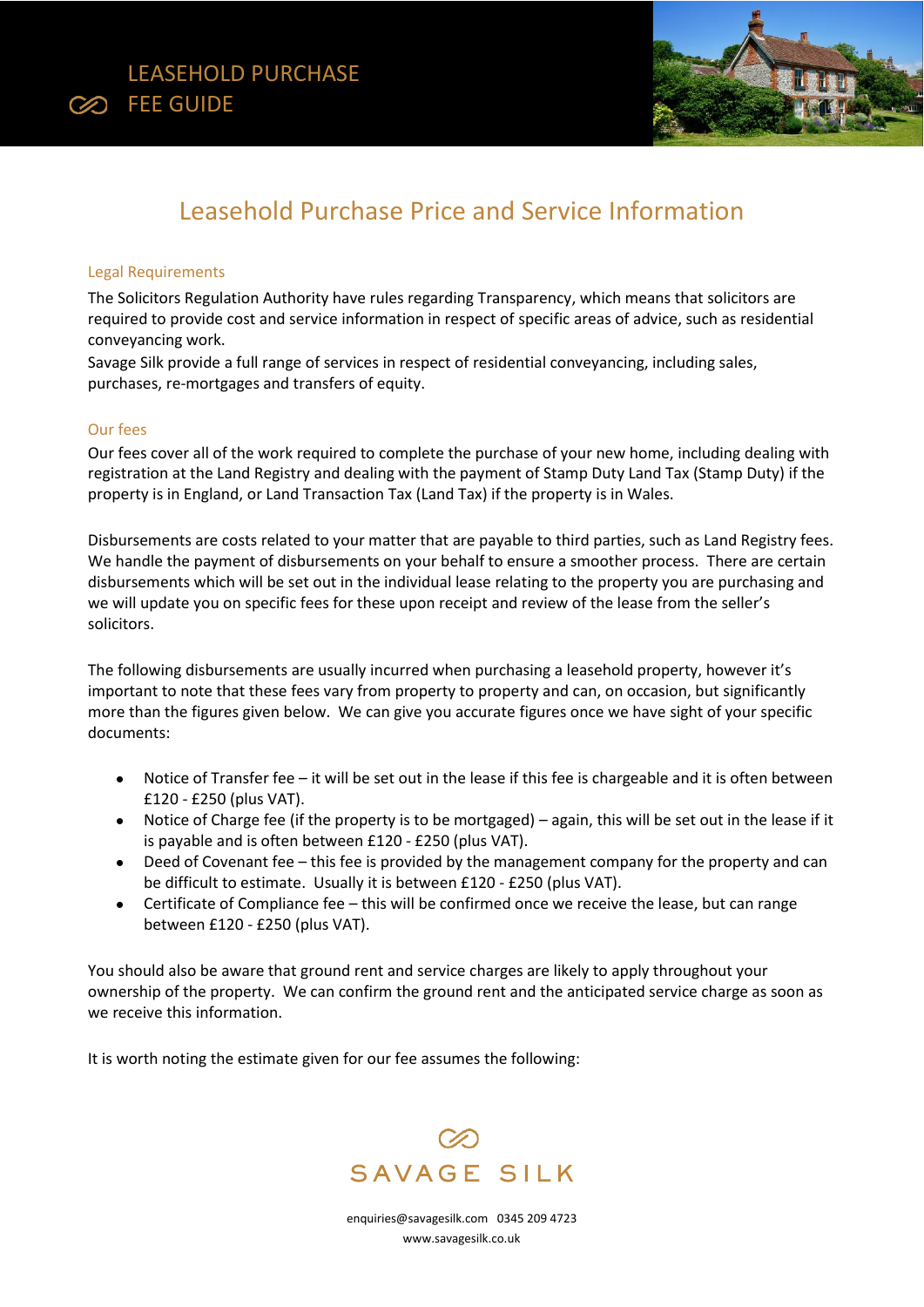## LEASEHOLD PURCHASE **CO** FEE GUIDE

- This is a standard transaction and that no unforeseen matters arise, including (but not limited to) a defect in title which requires remedying prior to completion or the preparation of additional documents ancillary to the main transaction;
- This is the assignment of an existing lease and is not the grant of a new lease;
- The transaction is concluded in a timely manner and no unforeseen complications arise;
- All parties to the transaction are co-operative and there is no unreasonable delay from third parties providing documentation or information; and
- No indemnity policies are required. Additional disbursements may apply if indemnity policies are required.

You can find out details of what the costs would be for the specific property you are looking to buy by using our online quote facility, which will give you a detailed breakdown of all fees, disbursements and any taxes payable.

### Stamp Duty or Land Tax (on a purchase)

The amount of Stamp Duty/Land Tax payable depends on the purchase price of your property. You can calculate the amount you will need to pay by visiting **HMRC's website if the property is located in England**, or by visiting th[e Welsh Revenue Authority](https://savagesilk-my.sharepoint.com/personal/helen_casely_sshbusiness_co_uk/Documents/Desktop/Welsh%20Revenue%20Authority) if the property is located in Wales.

### What's involved?

The exact stages involved in the purchase of a residential property can vary depending on the circumstances, however below is a list of the usual steps in the process:

- Provide initial quotation for work involved;
- Carry out searches;
- Check finances are in place to fund purchase and contact lender's solicitors if needed;
- Receive and advise on contact documents;
- Make any necessary enquiries of seller's solicitors;
- Obtain further planning documentation if required;
- Provide Report on Title detailing all advice on documentation and information received, including your mortgage offer (if applicable);
- Send final contact and transfer to you for signature;
- Obtain pre-completion searches;
- Agree completion date (date from which you will own the property);
- Arrange for all monies needed to be received from lender and you;
- Exchange contacts and notify you this has happened;
- Complete purchase (this could happen at the same time as exchange of contacts);
- Deal with payment of Stamp Duty/Land Tax; and
- Deal with application for registration at the Land Registry.

### How long will my house purchase take?

The length of time It will take from your offer being accepted until you can move into your new home will depend on a number of factors. The average process usually takes between 8-12 weeks.



[enquiries@savagesilk.com](mailto:enquiries@savagesilk.co.uk) 0345 209 4723 [www.savagesilk.co.uk](http://www.savagesilk.co.uk/)